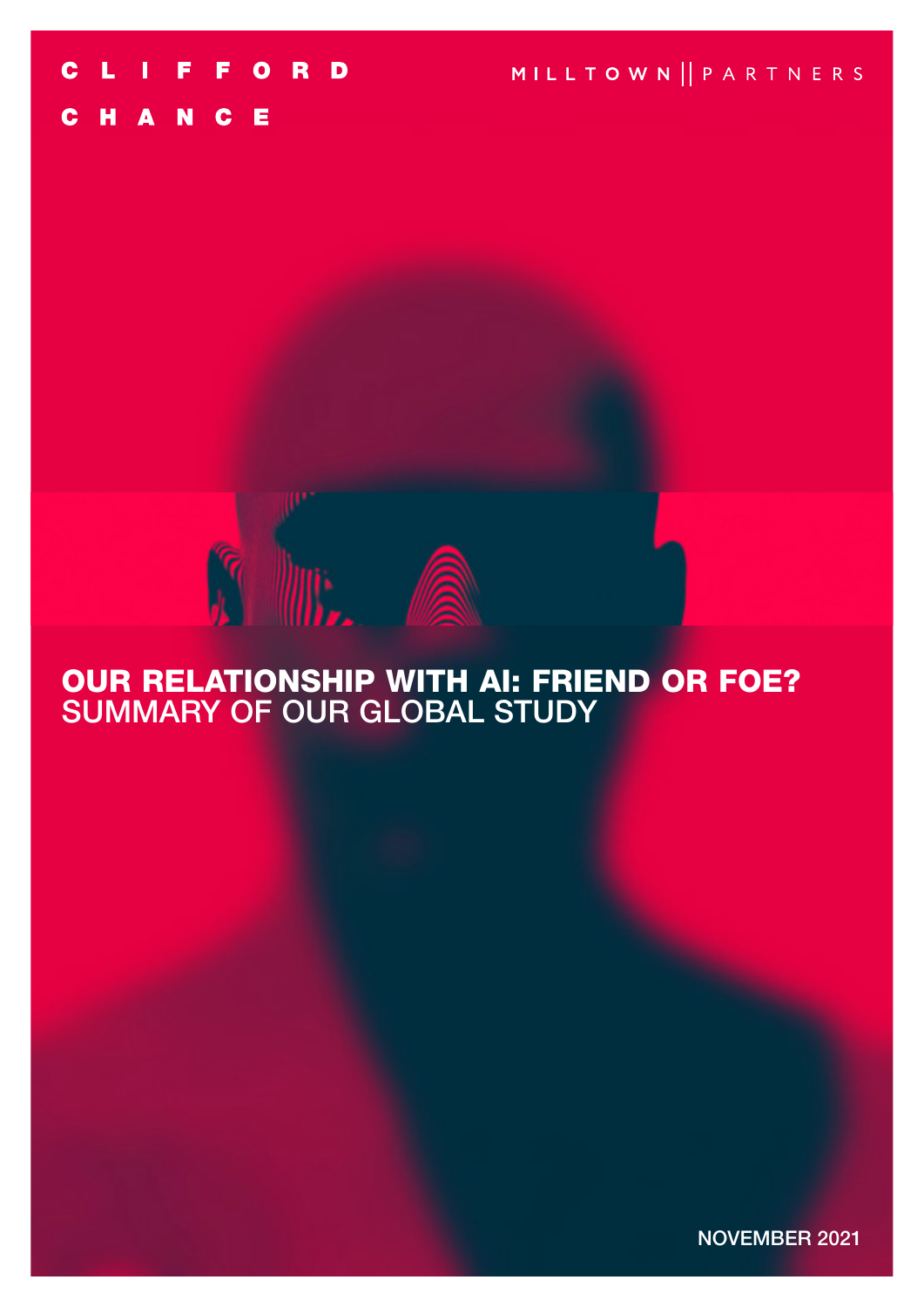

## OUR RELATIONSHIP WITH AI: FRIEND OR FOE? SUMMARY OF OUR GLOBAL STUDY

In the near future, AI will drive our cars, allocate public resources, screen job candidates, scan our faces and restock our fridges. Sometimes it already does these things. But as it's use grows, so will regulation. While policy makers in the UK, Germany, France and the US are convinced about the need for new rules, there is no consensus on the approach they should take, or how effective regulation might be, according to a survey of 1000 tech policy experts carried out by YouGov on behalf of Clifford Chance and Milltown Partners.

#### The perceived risks of AI

There is strong support for the application of AI to straightforward everyday tasks in the private sector, but more challenging issues that involve judging individuals, such as facial recognition, are deeply polarising. Tech policy influencers overwhelmingly distrust the use of AI systems to influence behaviour (for example to encourage someone to spend more time using a service), and to make judgements about personal characteristics, such as age, income, and health. This may reflect the fear that biased AI is even worse than a biased human being.

Tech policy influencers have clear views on the sectors where the use of AI is a priority for strong regulation defence and national security (70%); policing and law enforcement (69%); financial services (61%); and the use of medical data (59%).

### Self-regulation is insufficient

Our respondents see self-regulation of AI use as a positive step, but self-regulation is widely seen as inadequate on its own. They believe that a comprehensive regulatory framework tackling high risk applications of AI (similar to the European Commission's current proposals) would be effective, but they tend to be slightly more convinced by sector-specific rules for different AI applications. They do, however, support the introduction of a requirement to register high-risk AI systems with a government or EU-run database as proposed by the EU's AI Act. We are likely see this pushed against by

companies, where the practicality of these registrations and risk to intellectual property remains unclear.

Based on existing regulatory proposals, it is likely that we will see a combination of all of these approaches to varying degrees.

### Government regulation and compliance

Our survey responses suggest that AI advocates have yet to succeed in convincing policy stakeholders about the potential trade-offs between regulation and innovation. Less than a third of tech policy influencers believe that AI regulation is likely to be so prescriptive that it harms innovation, despite supporting an array of potentially burdensome regulatory approaches.

When asked how regulation would work in the real world, policymakers do not believe that governments are automatically likely to get regulation right and 67% of experts believe that AI regulation will be ineffective because companies will find ways to bypass the rules. This held true across every industry group and country.

This cynicism should be a concern for businesses of all sizes creating, procuring or using AI. Not only does it increase the probability of loose, overly expansive regulation that disproportionately hurts smaller businesses, it has the potential to weaken wider public trust, especially in the larger businesses most associated with the sector.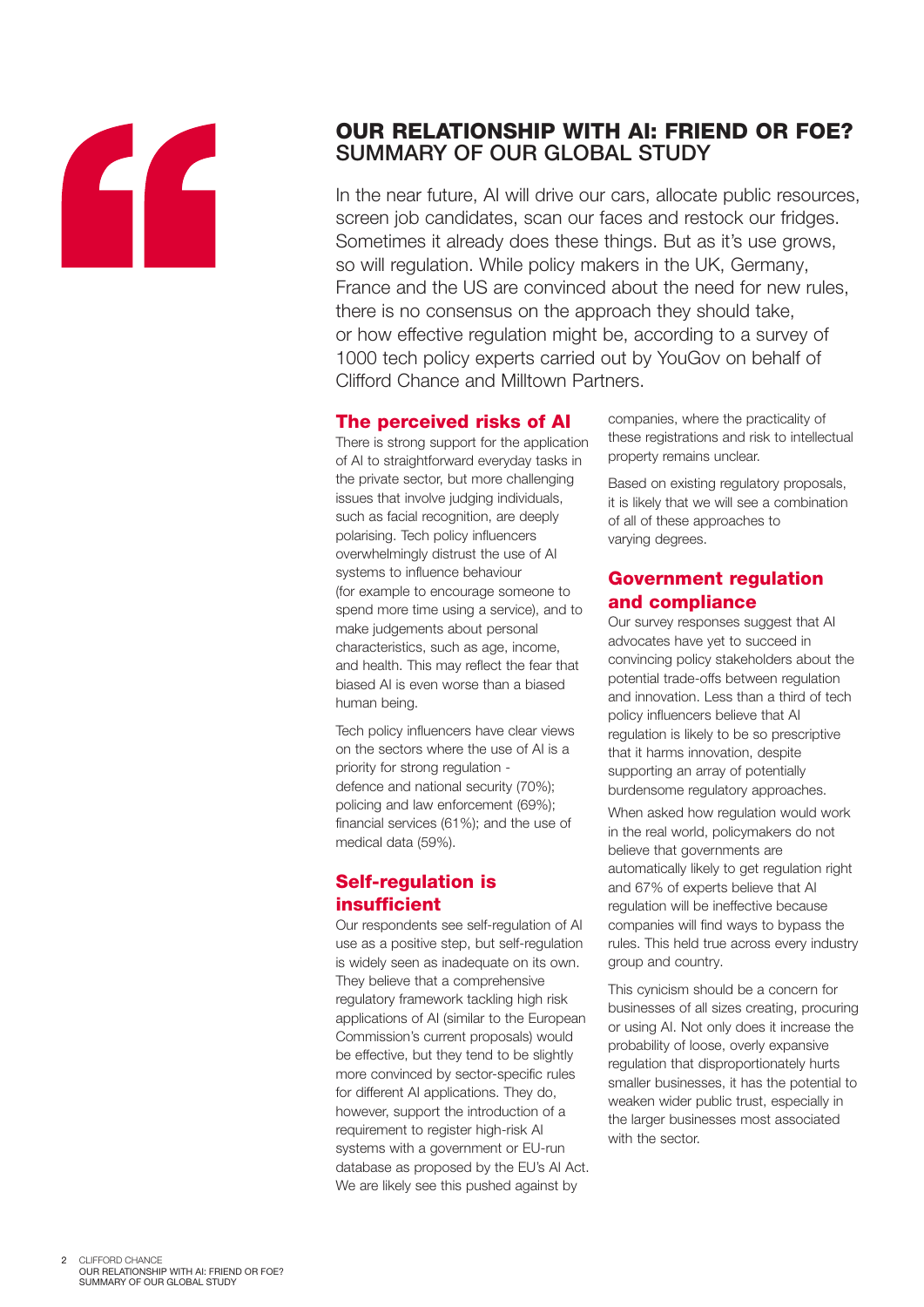#### Recommendations

Our survey contains a number of recommendations for organisations that are using AI:

• Balance excitement for future technology with reassurance and realism about its capabilities.

Businesses need to play their part in driving a more mature conversation about AI and resist the temptation to fuel the hype machine. While AI adoption at scale has the power to transform fields, most individual use cases are more mundane.

• Prioritise education alongside governance. Organisations need to invest sufficient resources in educating customers about how they use AI, illustrating how indispensable it is for

many of the functionalities on which they rely, but also being transparent.

• Don't wait for others to answer these questions for you.

If businesses wait for regulation to take shape before they begin to act, there is a danger that they will find themselves trying to mitigate the damage and secure carve-outs, rather than helping to design a productive framework.

• Know your audience and how to engage them. While successive AI regulation will need to be as global and consistent as possible, businesses will often be making the argument at a national level, where priorities will inevitably vary depending on local conditions.

To find out more, read our full report [here](https://www.cliffordchance.com/content/dam/cliffordchance/hub/TechGroup/clifford-chance-milltown-partners-ai-report-2021.pdf).

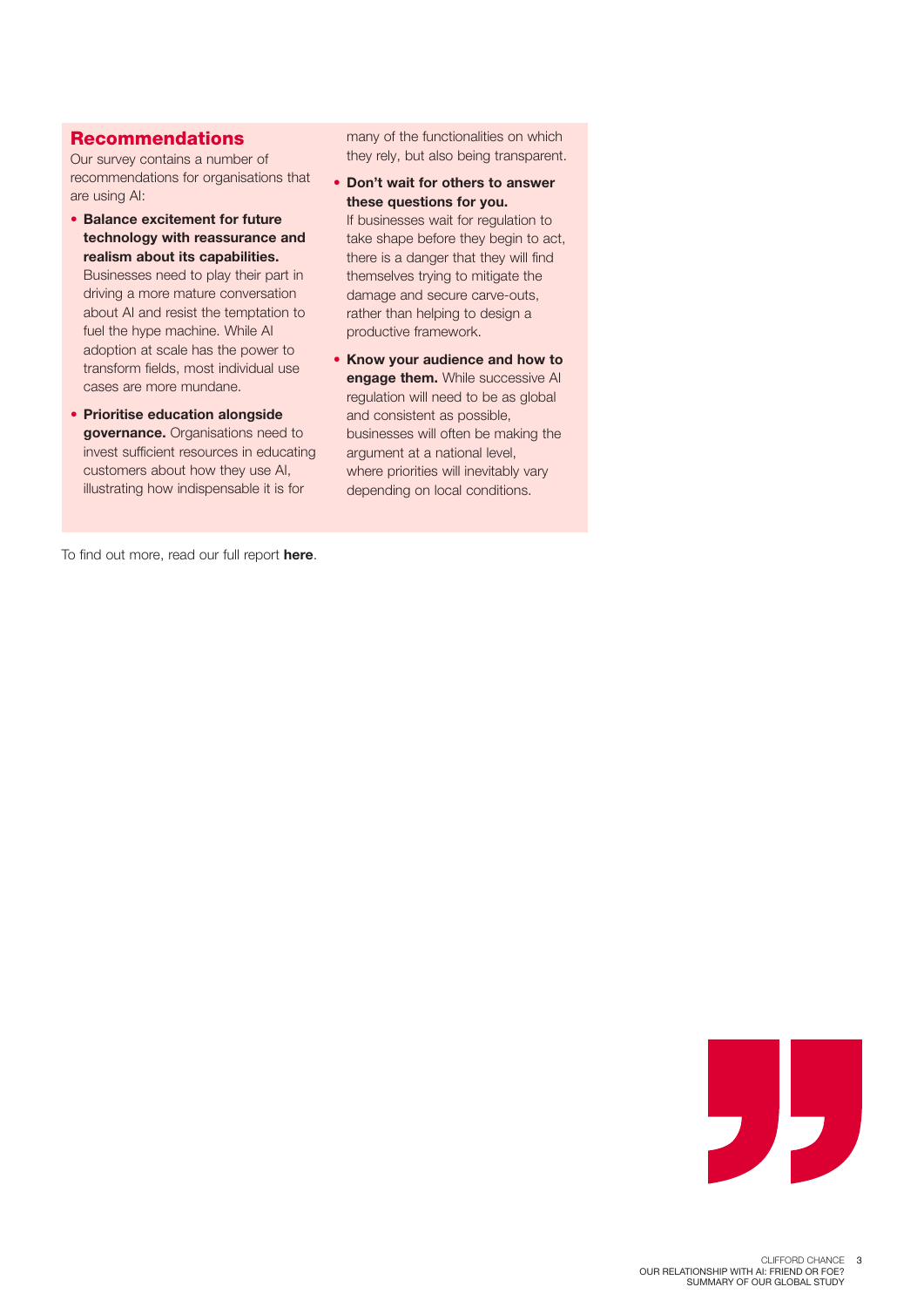# **CONTACTS**



Jonathan Kewley Partner London T: +44 207006 3629 E: jonathan.kewley@ cliffordchance.com



Senior Associate London T: +44 207006 6215 E: herbert.swaniker@ cliffordchance.com



Dessislava Savova Partner Paris

T: +33 1 4405 5483 E: dessislava.savova@ cliffordchance.com



Claudia Milbradt Partner Dusseldorf T: +49 211 4355 5962 E: claudia.milbradt@ cliffordchance.com



Megan Gordon Partner Washington T: +1 202 912 5021 E: megan.gordon@ cliffordchance.com

Gail Orton Head of EU Public Policy Paris

T: +33 1 4405 2429

E: gail.orton@ cliffordchance.com



Partner Dusseldorf T: +49 211 4355 5642 E: thomas.voland@ cliffordchance.com